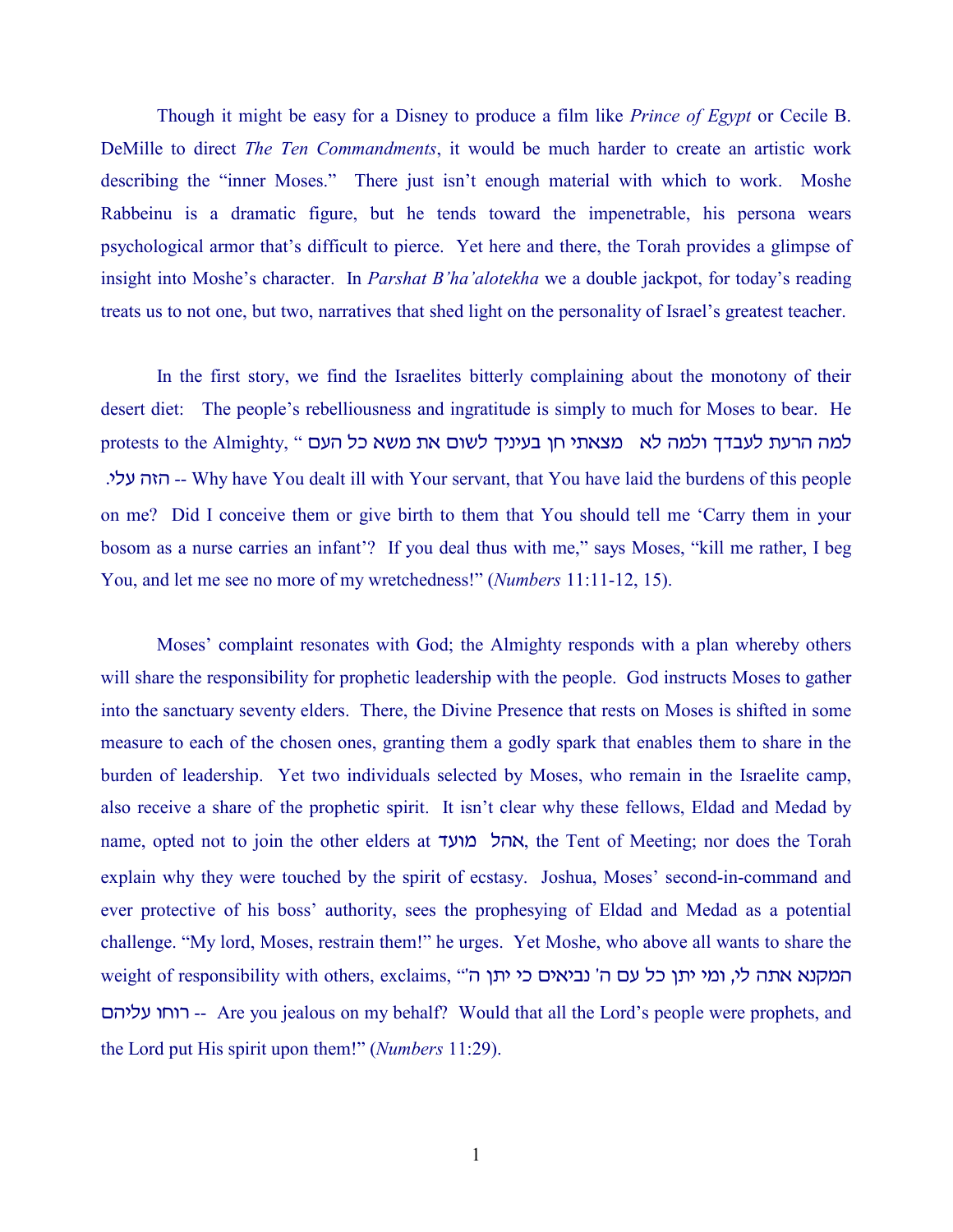According to Rabbi Yitzhak Arama, who lived in the age of the Spanish Expulsion and authored a Bible commentary entitled *Akedat Yitzhak, "*The prophet's words constitute a remarkable example of humility. Apart from not envying those who were his disciples, he earnestly desired that all the people of God should be prophets and that the Almighty should bestow His spirit upon them."

Now for the second story. Aaron and Miriam, Moshe's own brother and sister, attack his character. In ironic counterpoint to the first narrative, they complain that Moses has gotten too big for his britches, thas tried to monopolize God's message. "Has the Lord only spoken through Moses? Hasn't He spoken through us as well?" they complain. In a rare editorial comment, the Torah itself responds to their allegation: "האיש משה ענו מאד מכל האדם אשר על פני האדמה Now Moses was a very humble man, more so than any other person on earth" (*Numbers* 12:4).

Yet in this second tale, God's reaction to Miriam's and Aaron's jealousy stands in tension with Moshe's own modesty, his desire to have others shoulder the burdens of leadership alongside him. In no uncertain terms God sets the record straight for Moses' siblings: "Not so with My servant Moses; he is the most trusted throughout My household. With him I speak mouth to mouth, plainly and not in riddles . . . How then did you dare to speak against My servant, Moses!" (*Numbers* 12:7-8).

In the earlier incident, Moshe is overwhelmed by the burden of leadership. Not surprisingly, when he learns of Eldad and Medad, he prays that all God's people could be prophets -- perhaps, then, he might be able to retire! But in the second story, God answers Moshe's wish in the negative. "No, Moses," the Almighty seems to say, "You are unique. No one, not even your own brother or sister -- prophets in their own right -- will ever reach your exalted level." We find this belief embedded in the final verse of the Torah itself, as well as in *Yigdal*, the 14th century hymn of Daniel ben Yehuda embodying the thirteen Maimonidean principles of faith: לא קם בישראל משה עוד נביא ומביט את תמונתו -- There never arose in Israel another like Moses, a prophet who possessed the deepest grasp of a godly likeness."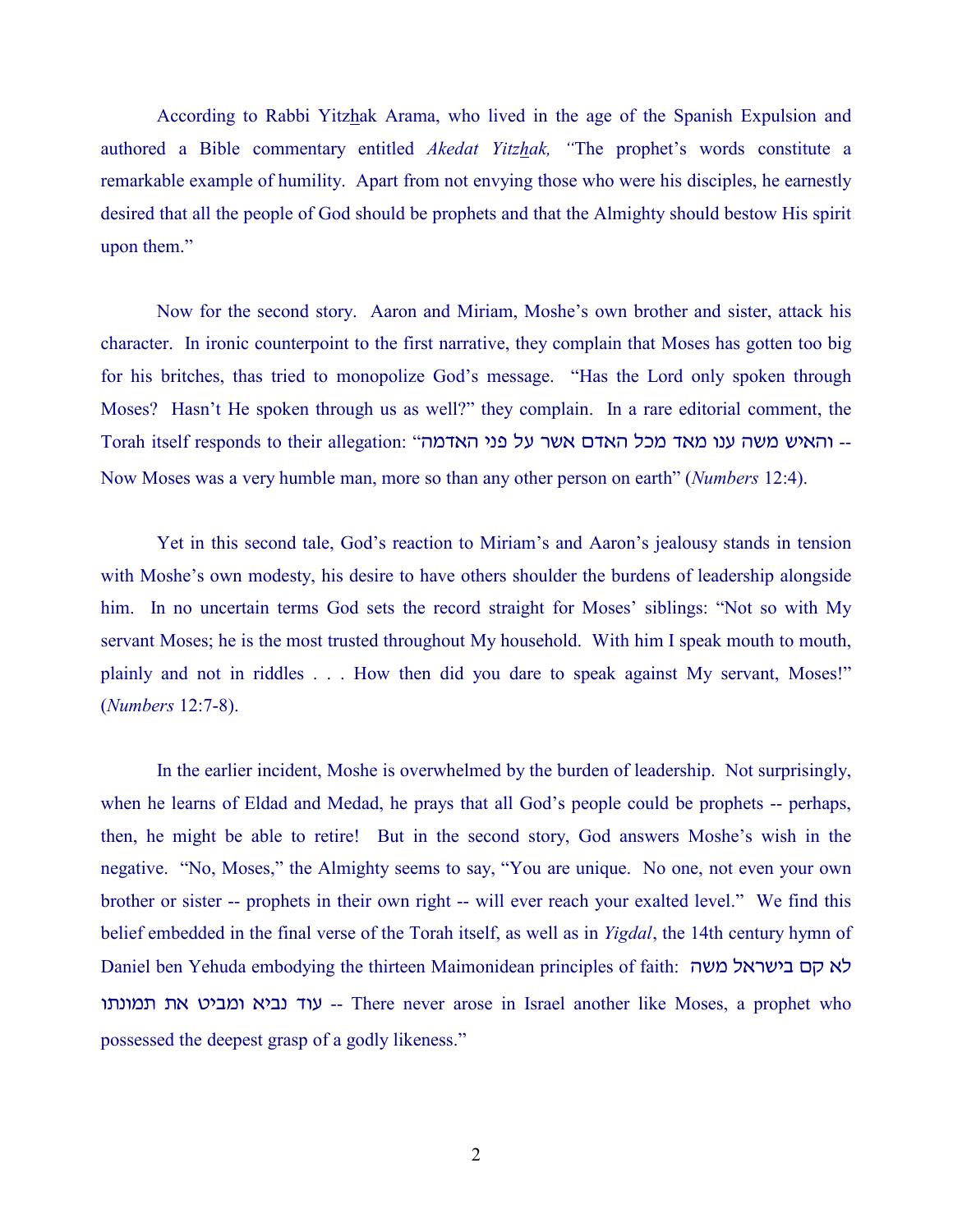Dr. Joseph Lukinsky, professor emeritus of education at the Jewish Theological Seminary, once said that "The challenge facing the rabbi today is to become dispensable!" If you think about it, that's a stunning claim. It suggests a very specific model of the rabbinate, one in which clergy strive to be mentors, empowering congregants to raise themselves to the rabbi's level of observance, to teach the knowledge required for congregants to become authorities in Jewish decision-making. It echoes Moses' wish, ומי יתן כל עם ה' נביאים -- "Would that all the Lord's people were prophets."

Yet this model clashes with the operative value described in the second story, a model in which the rabbi is unique and indispensable. The rabbi alone serves as the authority figure, the *mara d'atra*, the person to whom congregants look up to for answers regarding belief, practice, or an understanding of God's will.

I cannot speak for all rabbis, of course, but clearly there has been a paradigm shift in the last generation. Once upon a time, rabbis wore ecclesiastic robes at services that set them apart. In sanctuaries built in the early decades of the 20th century, the *bimah* was deliberately designed to be significantly higher than the level of congregational seating; congregants looked up to the rabbi literally, while he looked down at them. A formal sermon, rather than dialogue or give-and-take teaching, represented the most important form of communication between spiritual leader and laity. These were but the outer trappings of deeply rooted assumptions. The rabbi was supposed to be a kind of resident Moses, unique, holy, possessed of access to the the Almighty somehow denied the *hoi polloi*, the common man or woman. Growing up, I vividly remember peers astounded to learn that my father did not always wear a dark suit, that he had interests and quirks, a life apart from the rabbinate. Of course, sometimes rabbis themselves fell victim to these presumptions. I have a dear colleague who never wears jeans, not even at home, not even on his day off -- lest a congregant see him in the supermarket, or he be called to respond to an emergency and be seen as . . . a real person.

In the last thirty years so much has changed. I think it fair to say that the rabbis of my generation are more favorably disposed to the empowerment model. We're uncomfortable with the idea that God listens to the rabbi more than to others, and reject the notion that we understand the Almighty better than any other, sensitive and decent human being. Often we feel the inevitable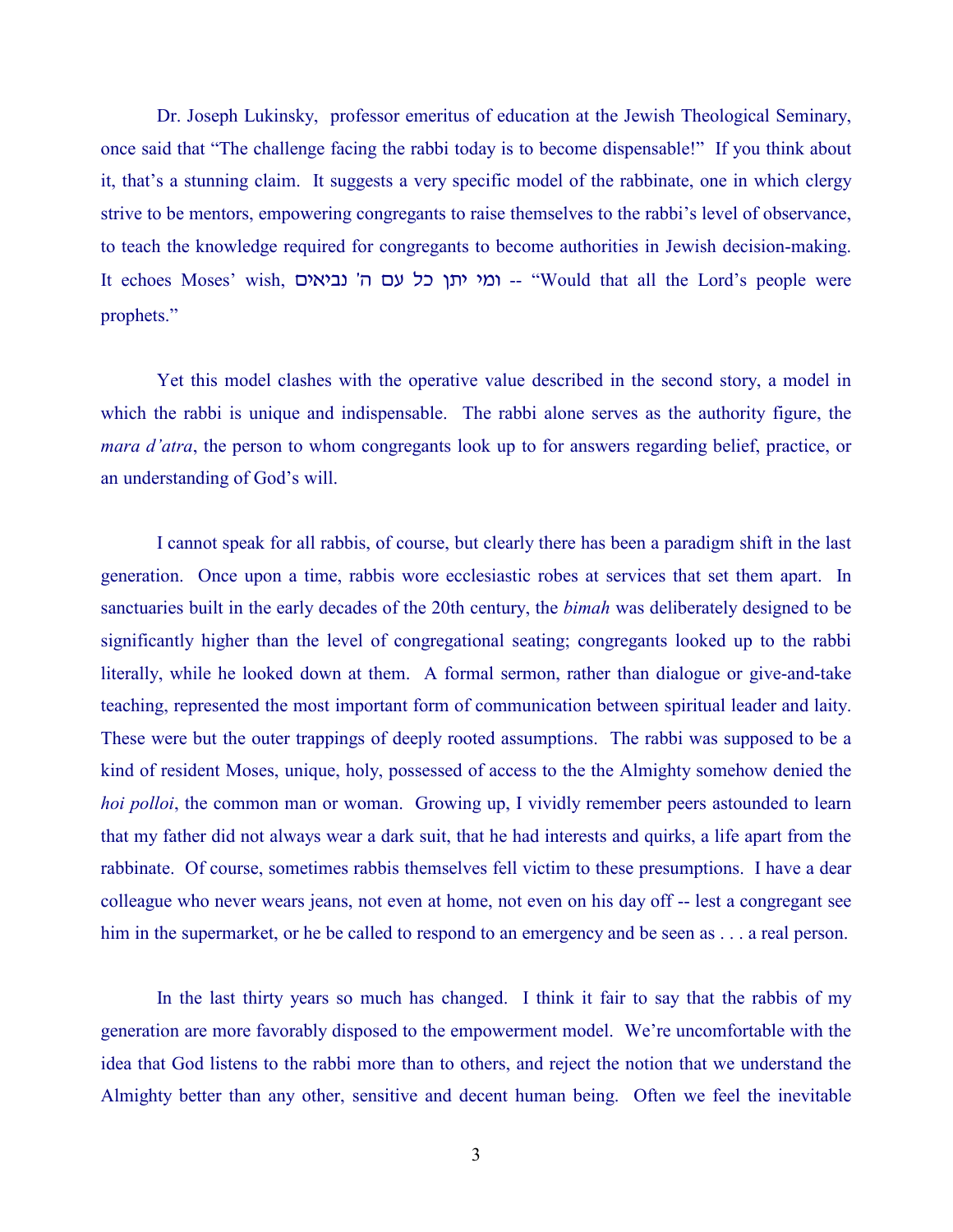loneliness that Moshe must have felt, the sense of being an integral part of a community, yet somehow separate and apart, possessing a unique set of lenses through which we see the world in a different manner than those we serve.

A colleague of mine, Rabbi Shalom Lewis, noted this in a poignant piece he authored for *Conservative Judaism* in the winter issue of 1984. Entitled "The Rabbi is a Lonely Person." Rabbi Lewis wrote:

The loneliness we suffer is not necessarily social but spiritual. We might bowl, swim, and *kibitz* with the best of them, but we are still in another world entirely. We quote Heschel and no one understands. We perform *netilat yadayim* and our friends think we're rude when we are momentarily silent. We cite halakhic restrictions and are dismissed as fanatics. We walk home, alone, on Shabbos. I am blessed with a wonderful social community, but I have no spiritual community in which I have companions. When I am Shalom Lewis, the phone does not stop ringing. But when I am Rabbi Lewis, I am indeed alone.

If rabbis were satisfied with the notion that they alone are the keepers of the flame, that observance were their bailiwick and no one else's, they'd have no complaints. It's only when they buy into the model of leadership that says ומי יתן כל עם ה' נביאים -- "Would that all the Lord's people be prophets" that problems arise. In contemporary terms, "Would that all the Lord's people be prophets" becomes translated into "Would that people come to *shul* simply because it is Shabbat" or "Would that they attend *minyan* just to talk to God," or "Would that *kashrut* be viewed as a very doable and undaunting experience, one that doesn't require the wisdom of Solomon, the wealth of Rothschild, or the piety of Maimonides to establish a kosher home.

The rabbi's hope to become dispensable is more a dream than a reality. In the end the tension between the two models of leadership found in this week's Torah reading -- the authority figure vs. the empowering one -- is inherent in the contemporary rabbinic role. As my colleague, Dr. Jack Bloom, observes in his recent book, *The Rabbi as Symbolic Exemplar*, "It does no good for a rabbi to repeatedly proclaim that he is only human, with human needs, desires, and limitations. A congregant's answer is, "Of course the rabbi is human, but after all, he is THE RABBI . . . It is this symbolic exemplarhood that enables the rabbi to be taken seriously in the first place . . .The congregation wants someone who, beyond his professional roles of preaching, teaching, counseling,